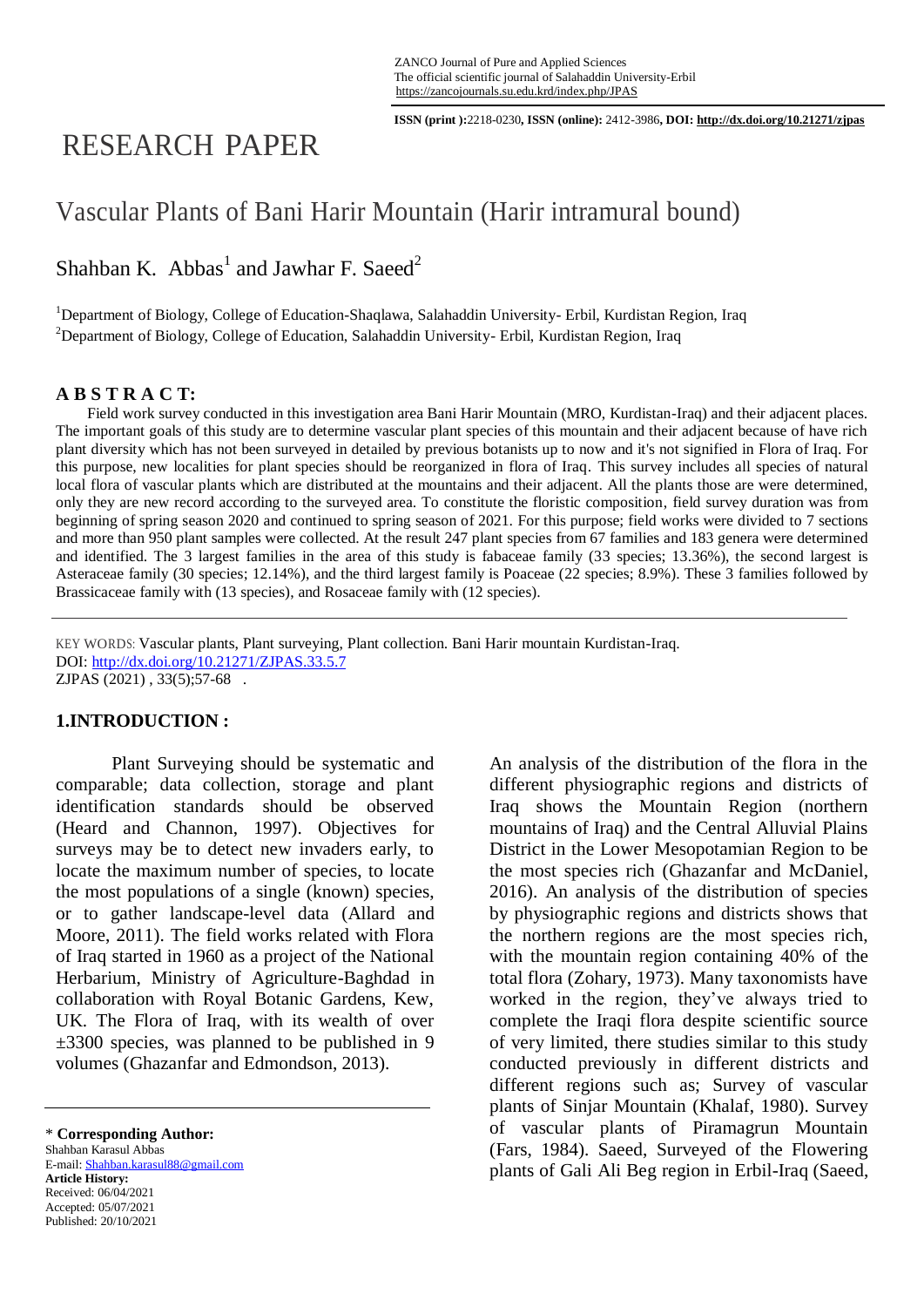58

2002). Survey to the vascular plants of Gomaspan strait and around region (Ahmed, 2010). Survey to the vascular plants of Hawraman region (Ahmed, 2013). Survey vascular plant taxa of Hujran Basin (Hameed, 2016). Plant Biodiversity and Ethnobotanical Properties of Various Plants in Choman (Darwesh, 2017)*.*

- Goal of this work:

1- To survey the Bani Harir mountain.

2- To determination families, genera and species of this mountain.

3- To determination of new species or new record.

4- Mention some of the ecological or beneficial uses of included plants.



Plate 1 A- Location map of surveyed Area (Ghaib, 2016), (B)Physiographic regions map of Iraq (Guest, 1966).

## **LOCATION AND GEOLOGY**

The republic of Iraq is in southwest Asia between latitudes 29° 5' and 37° 22' N and longitudes 38° 45' and 48° 45' E; it forms the eastern border of the Arab countries. (Omer, 2011). Kurdistan region northern of Iraq mostly mountain area, varying from some (500-800m) in altitude in the lowest valleys to (2000-3600m) at the top of the

highest area, Study area is part of the mountain region Rowanduz district (abbreviated by MRO) according to Guest (1966) division (Guest, 1966). The Studied area is located within the Folded Zone of Iraq according to the well-known (Dunnington, 1958) tectonic subdivision of the Iraqi territories, The geological reasons are that the limestone of the Bekhme Formation (The main aquifer in northern Iraq) has a very steep dip on the southwestern limb of the Harir Anticline, Harir area is located within the Zagros high folded zone, which is characterized by relatively long and highamplitude anticlines (Ghaib, et al, 2009). Harir sub district is about 60 km northeast of Erbil city which situated in north east of Iraq (Iraqi Kurdistan region).

Harir Mountain is located north and north eastern of Harir city, it's divided to both Harir and Khalifan City boundaries. The most extended stretch in the study area also it length is about 29 km', it is high from the highest point about 1550 m according to sea level and its area about 250 km. The study area lies between longitudes 44°16′ and 44°30′ East and latitudes 36°22′ and 36° 38′ North, within the Iraqi Kurdistan Region. The Anticline has two or double draft, asymmetrical and cylindrical shape (Al-Nabawi, 2002). The Longitude and Latitude of studied area are received from lower most places to highest of it.

## **MATERIALS AND METHODS**

Plant samples are the materials of this study which collected and dried according to standard herbarium technique (Bridson and Forman, 1998). The plant samples are collected in primitive spring season 2020 and continued to spring season of 2021. For the perfect and accurate identification process, complete characters both vegetative and reproductive must be present predominately. The specimens morphologically analysis with dependent (stem, flower, fruit and leaves) has been cross-sectioned by hand and most of the taken species were photographed in their habitat. Two main techniques for plant surveys are generally used: random wander and systematic splits, the random wander are useful in difficult terrain or irregularly-shaped localities. The identification process dependent on the available floras, journals, scientific papers, plant field guides and dissertation pertinent to the flora of Iraq and neighboring countries. During this study about 950 specimens were collected at 7 sections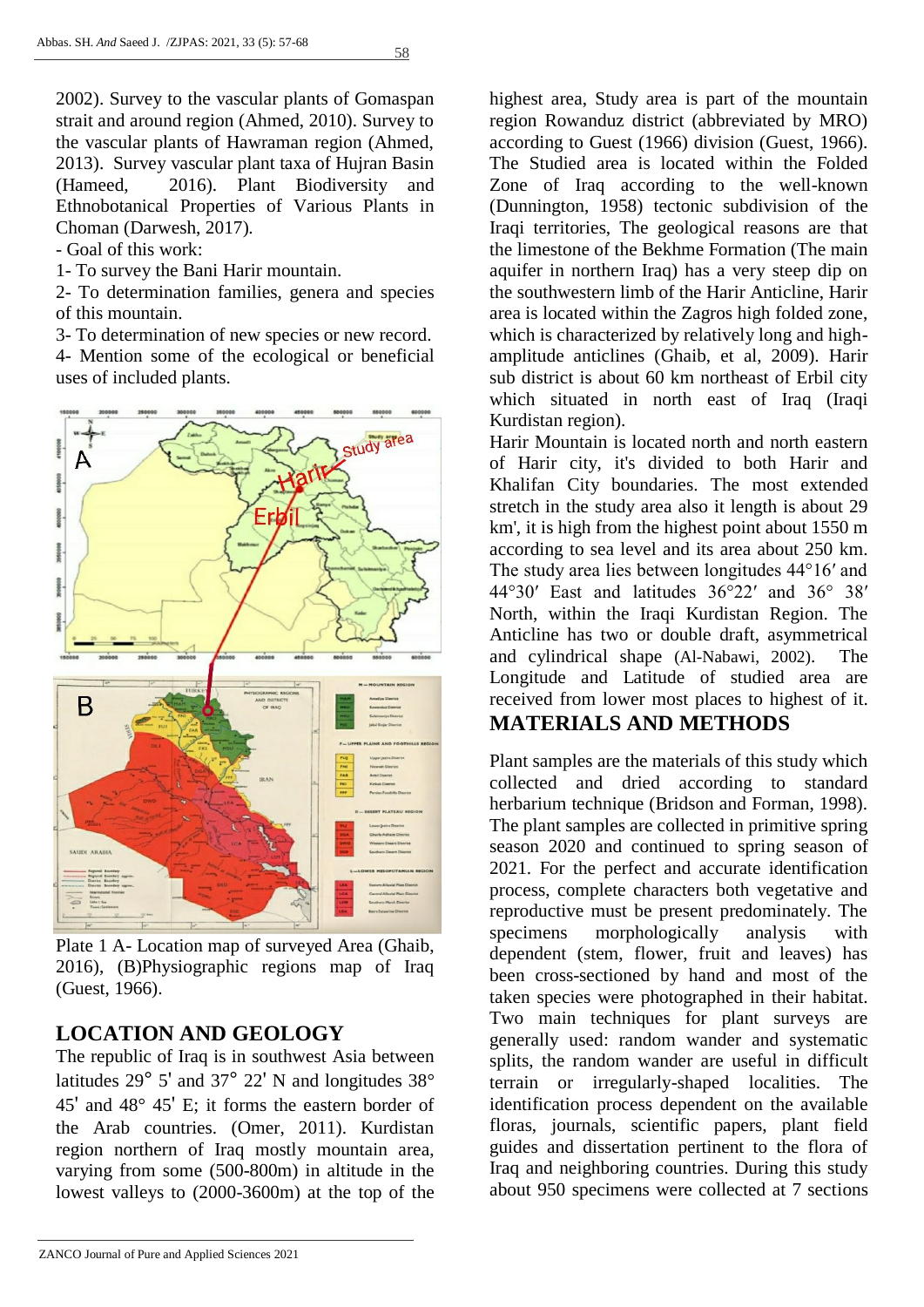on 46 trips. The identification process was followed on the present floras; Flora of Iraq, (Khalaf, 1980), (Fars, 1983). (Saeed, 2002), (Fatah, 2003), (Ahmed, 2010), (Ahmad, 2013), (Hameed, 2016), and (Darwesh, 2017). Surveyed area divided to 7 sections, usually for division dependent for the area each of the village region ownership for the mountain. Gulak village was represented section 1, it ownership the area of Mountain from the Hamlton road side to highlands of it, parallel to the Darbandok Village boundary. Each of Gulak, Darbandok, Harir, Khrwatan, Bawyan, Sisawa, and Shexmamudian are the villages represented Sections 1, 2, 3, 4, 5, 6, 7, respectively. As showed from (Plate 2). As well as Longitude and Latitude of sections (Table 1).

Table 1. Geographical locations of the surveyed area

| Section 1 | Gulak Village, Longitude: 700-1300 m, 36° 36'24.6" N, Latitude 44°19'37.4" E. to      |  |
|-----------|---------------------------------------------------------------------------------------|--|
|           | Longitude: 36° 30'37.3" N, Latitude 44°24'41.3" E.                                    |  |
| Section 2 | Darbandok Village, 730-1400 Longitude: 36° 34'32.7" N, Latitude 44°20'16.1" E. to     |  |
|           | Longitude: 36° 30'37.3" N, Latitude 44°24'41.3" E.                                    |  |
| Section 3 | Harir Town, 730-1500 Longitude: 36° 33'59.7" N, Latitude 44°21'26.1" E. to Longitude: |  |
|           | 36° 30'37.3" N, Latitude 44°24'41.3" E.                                               |  |
| Section 4 | Khrwatan Village, 750-1500 Longitude: 36° 32′ 09.3″ N, Latitude 44° 23′ 08.3″ E. to   |  |
|           | Longitude: 36° 30'37.3" N, Latitude 44°24'41.3" E.                                    |  |
| Section 5 | Bawian Village, 750-1510 Longitude: 36° 30'57.4" N, Latitude 44°23'43.1" E. to        |  |
|           | Longitude: 36° 30'37.3" N, Latitude 44°24'41.3" E.                                    |  |
| Section 6 | Sisawa Village, Longitude, 740-1500 36° 29'47.5" N, Latitude 44°24'35.8" E. to        |  |
|           | Longitude: 36° 30'37.3" N, Latitude 44°24'41.3" E.                                    |  |
| Section 7 | Shexmamudian Village, 750-1520 Longitude: 36° 28′05.8″ N, Latitude 44°26′17.2″ E. to  |  |
|           | Longitude: 36° 30'37.3" N, Latitude 44°24'41.3" E.                                    |  |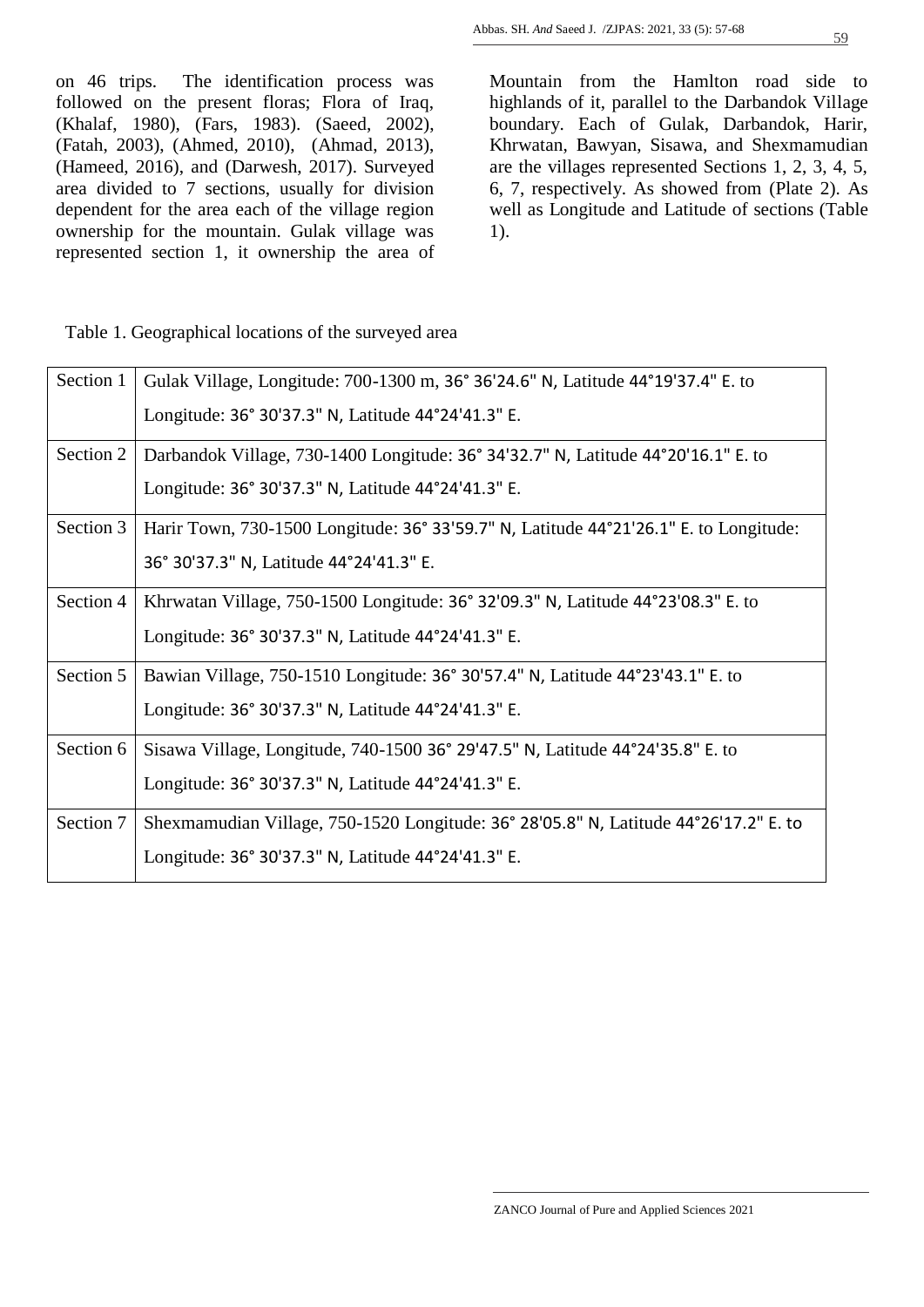



Plate 2. Physiography of the surveyed area After founding of plants at the field usually some of them capable to interlace but others need to spade to dig out and collection of them, then usually they dried in a shadow place under simple pressure in a newspaper for two or three days with a suitable shape for the purpose revelation all parts of the plant. Some of plants are identified from the field but some of other need to superfine identification with dependent different source, then put them to special labeled. For easy referencing, an alphabetic arrangement of all plant species was used from family to the variety ranks. Family limits and generic placements follow (Mabberly, 2008). The Longitude and Latitude of studied area are received from lowermost place to highest of it. Beside of natural plants some of artificial vegetation (Tree) that suitable for the characteristic species of the habitat are surveyed mostly includes Suburban, Waterside, Garden and wayside vegetation.

## **ABBREVIATIONS**

The abbreviations used in the text and in the floristic list of Bani Harir mountain are as follows: **an:** annual plants**, bi:** biennial plants, **pe:** perennial plants, **Tr**: Tree, **Sh**: Sh, **Fe**: Fern according to plant distribution, **(M)** for other mountain districts in Kurdistan-Iraq, **I:** for Iran, **S:** for Syria, **T:** for turkey, **Vo**: Voucher number for plant specimens.

### **RESULTS and DISCUSSION**S

A total of 247 plant species from 67 families and 183 genera were identified. Of these,  $14 \cdot$  species belonged to Spermatophyta, which included 3 taxa from Gymnospermae and 241 plant species from Angiospermae. Also the remaining 3 taxa belonged to Pteridophyta as there showed from

See (Table 2) and (Table 3). About 950 plant samples were collected from studied area. Generally, division of all plants to their families, genera and taxa according to the large taxonomical groups illustrated from these two. The five largest families given as follow; Fabaceae with 33 plant species, Asteraceae with 30 plant species, Poaceae with 22 plant species. Brassicaceae with 13 plant species, and Rosaceae 12 plant species, as from Table4.

The plants were collected from the process of plant surveying, usually they are different in Results according to family numbering, genus and species numbering from a section to another section of study area, which it's dependent of some factors such as, attempt of researcher, capability of researcher, biological factor and environmental factors of the study area. Most of the plant cover of Bani Harir Mountain and the areas around it is of thick or lush herbs (Herbaceous plants), that covering the slopes, valleys and the top of the studied area, along with the Hills and plains on both sides. Most of the forests were descried from the eastern and northern of the Mountain and rich in plant community if compared with other sides because western and southern of the Mountain is mostly rocky soil, slope surface, also it's nearness from inhabited and shady place which helps to deliverance of trees to drought through reduction of rain fall. All the plants that are recorded and determined, they were new record according to the surveyed area, The largest life cycle of identified 247 vascular plant species are herbs with 208(%84.21) plant species, of these 121 (%58.17) of which are `annual; 4 (%1.92) of which are `biennial; 83 (%39.9) of which are `perennial`, (Table 5). The others;  $15$  shrubs (%6.07),  $21$  trees  $(\%8.5)$  and 3 ferns  $(\%1.21)$ , (Table  $\circ$ ) and (Table 6). See list of the flora in the supplement.

ZANCO Journal of Pure and Applied Sciences 2021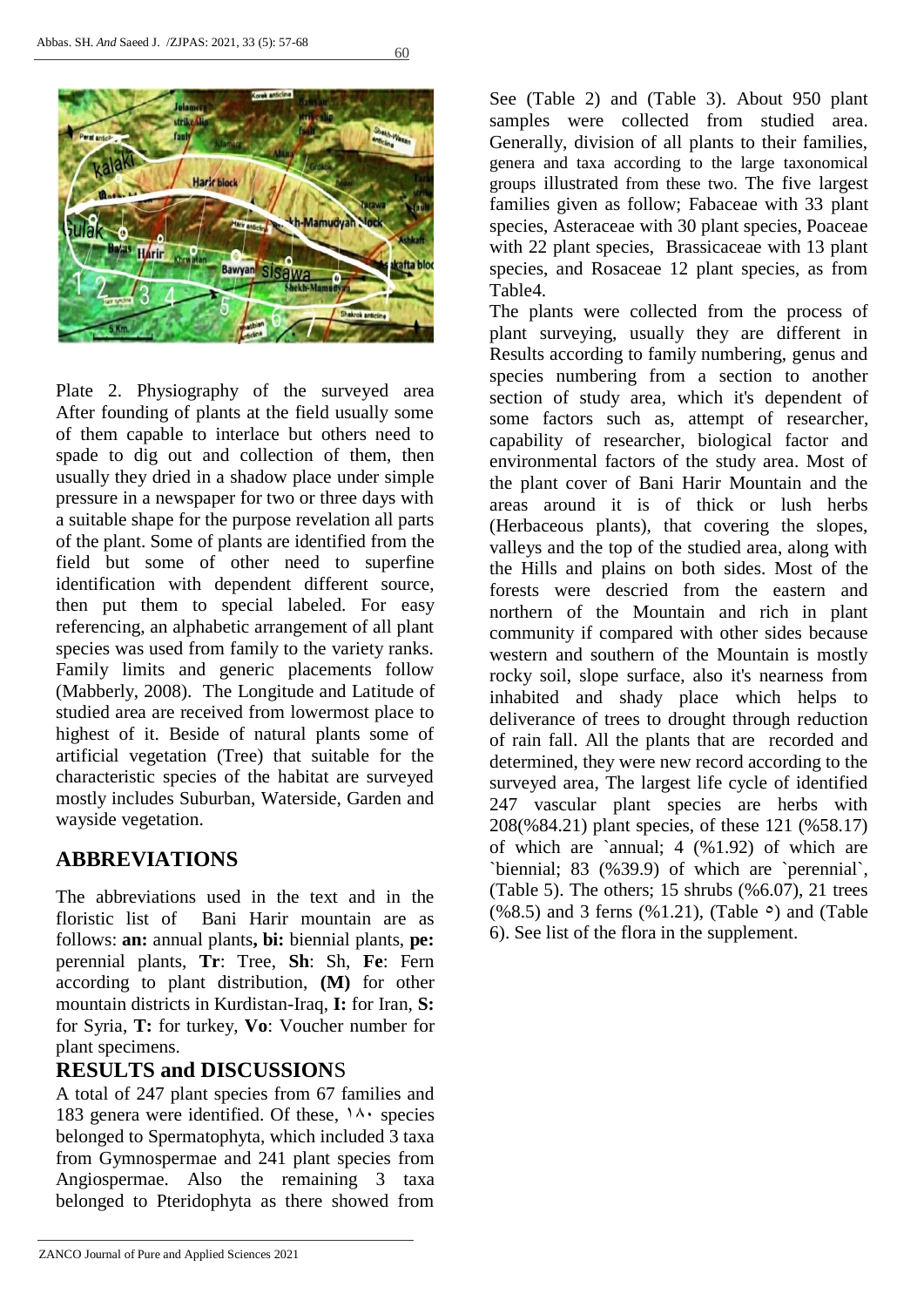|               | Number of Families | Number of Genera | Number of species |
|---------------|--------------------|------------------|-------------------|
| Pteridophyta  |                    |                  |                   |
| Spermatophyta |                    | $\Lambda$        |                   |
| <b>Total</b>  | n                  | ۸۳.              | 75 V              |

## Table 2. Plant groups according to their taxa

## Table 3. Groups of Spermatophyta

|              | Number of Families | Number of Genera | Number of species |
|--------------|--------------------|------------------|-------------------|
| Gymnosperme  |                    |                  |                   |
| Angiospermae |                    | ∧٠               | $24^{\circ}$      |
| <b>Total</b> | ٦٥                 |                  | ۲۶۶               |

Table 4. Ratio of  $\circ$  largest families with their species number:

| Family              | Taxa number | Ratio(Total flora) | <b>Ratio (five largest family)</b> |
|---------------------|-------------|--------------------|------------------------------------|
| Fabaceae            | 33          | 13.36              | 30                                 |
| Asteraceae          | 30          | 12.14              | 27.27                              |
| Poaceae             | 22          | 8.9                | 20                                 |
| <b>Brassicaceae</b> | 13          | 5.26               | 11.8                               |
| Rosaceae            | 12          | 4.85               | 10.9                               |
| <b>Total</b>        | 110         | %44.51             | %100                               |

#### Table 5. Plant duration:

| Life cycle            | <b>Species number</b> | <b>Ratio</b> |
|-----------------------|-----------------------|--------------|
| Annual herbs          | 121                   | 58.17        |
| <b>Biennial</b> herbs |                       | 1.92         |
| Perennial herbs       | 83                    | 39.9         |
| <b>Total</b>          | 7. A                  |              |

Table 6. Plant habit:

| Life spans   | <b>Taxa number</b> | <b>Ratio</b> |
|--------------|--------------------|--------------|
| Herb         | ۲۰۸                | ハモ YI        |
| Shrub        | ٥                  |              |
| Tree         |                    |              |
| Fern         |                    |              |
| <b>Total</b> | 75 V               |              |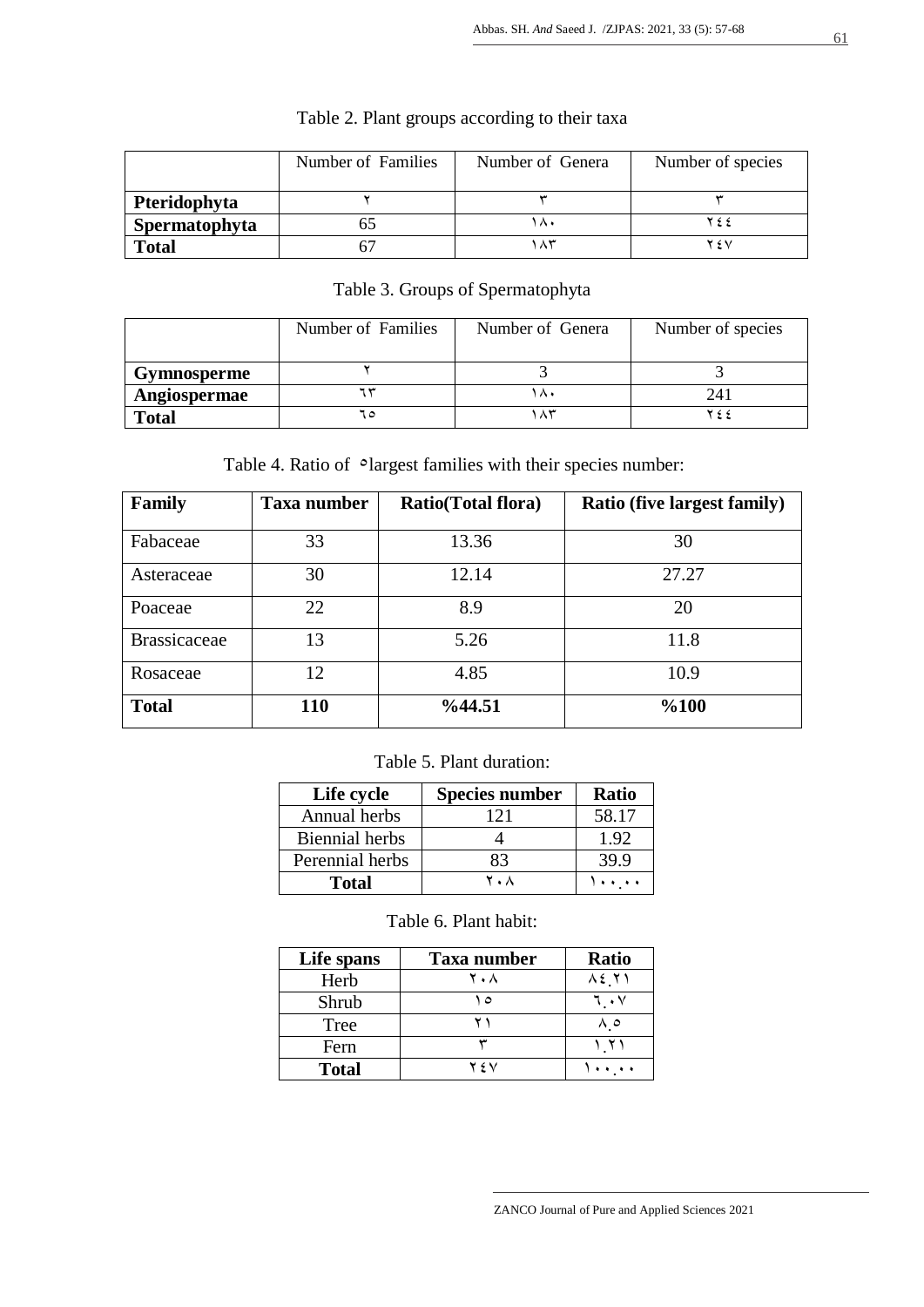Supplement: Flora list of the study area

The systematic list is given as follow;

#### **1. ACERACEAE 1***. Acer monspessulanum* L. (Tr, M, I, T, S), Section, 4, (Vo-160). **2. ADIANTACEAE 2.** *Adiantum capillus-veneris* L**.** (Fe, M, I, S, T), Section, 1, 2, 3, 4, 5, (Vo-185). **3.** *Chelianthes persica* (Bory) Mett. ex Kuhn. (Fe, M, T, I), Section, 1, 3, 4, 5, (Vo-220). **3. ALLIACEAE 4.** *Allium ampeloprosum* L. (Pe, M, S, T, I), Section, 2, 3, 4, 5, (Vo-100, 301). **5.** *Allium rotundom* L. (pe, M, S, T, I), Section, 3, (Vo- 125). **4. AMARANTHACEAE 6.** *Amaranth albus* L. (an, M, S, T, I), Section, 4, 5, (Vo-186). **7.** *Amaranth retroflexus* L**.** (an, M, S, T, I), Section, 4, 7, (Vo- 14). **5. ANACARDIACEAE 8.** *Pistacia eurycarpa* Yalt. (Tr, M, I, S, T), Section, 1, 2, 3, 4, 5, 6, 7, (Vo- 3, 437). **9.** *Pistacia khinjuk* Stocks. (Sh, M, I, S, T), Section, 1, 2, 3, 4, 5, 6, 7, (Vo-221, 504). **10**. *Pistacia vera* L. (Tr, M, S, T, I), Section, 3, (Vo-126). **11.** *Rhus coriaria* L. (Sh, M, S, T, I), Section, 3, 6, (Vo-25). **6. APIACEAE** *(***UMBELLIFERAE***)* **12.** *Ainsworthia trachycarpa* Boiss. (an, M), Section, 2, 4, (Vo-52). **13.** *Apium nodiflorum* (L.) Lag. (pe, M), Section, 3**,** 4, 6 (Vo-37, 508) **14.** *Eryngium campestre* L*.* (Pe, P, M, I, T), Section, 2, 3, 7, (Vo-151). **15.** *Lagoecia cuminoides* L. (an, M S, T, I), Section, 2, 7, (Vo-187). **16.** *Smyrnium cordifolium* Boiss. (bi, M, I, T, S), Section, 3, 4, (Vo-65). **17.** *Scandix stellata* L. (an, M, T, I, S), Section, 3, 4, 6, (Vo-227 ). **18.** *Turgenia latifolia* (L.) Hoffm. (an, M, S), Section, 1, (Vo-76). **19.** *Torilis leptophylla* (L.) Rchb.f. (an, Th, M, I, T, S), Section, 4, (Vo- 189).

**7. APOCYNACEAE**

**20.** *Nerium oleander* L. (Sh, M, I, S, T), Section, 1, 4, 7, (Vo-101, 305). **8***.* **ARACEAE 21.** *Eminium spiculatum* (Blume) Schott (pe, M, I, T), 3, 4, (Vo-53) **9. ARISTOLOCHIACEAE 22.** *Aristolochia bottae* Jaub. & Spach. (pe, M, S, T, I), Section, 3, 4, 5, 6, (Vo-152). **10. ASPARAGACEAE 23***. Bellevalia kurdistanica* Feinbrun. (pe, M, I, T), Section, 3, 4, (Vo-188). **24.** *Ornithogalum krdicum* Bornm. (pe,), Section, 3, 4, (Vo- 77) **11**. **ASPLENIACEAE 25.** *Cetarach officinarum* Willd. (Fe, M, S, T, I), Section 1, 3, 4, 5, 6, 7, (Vo-223, 405). **12. ASTERACEAE (COMPOSITAE) 26.** *Anthemis pseudocotula* Boiss. (an, M, S, I) Section, 1, 2, 3, 4, 5, 6, 7, (Vo-306) **27.** *Callendula arvensis*. (an, M, S, T), Section, 2, 3, 4, 5, 6, , (Vo-38, 412). **28.** *Carthamus oxyacantha* M. Bieb. (an, M, I, T), Section, 1, 2, 3, 4, 5, 6, 7, (Vo-102, 440). **29.** *Carlina corymbosa* L. (pe, M), Section, 2, (Vo-190). **30.** *Centaurea behen* L. (pe, M, I), Section, 8, (Vo-310) **31.** *Centaurea iberica* Trev. ex Spreng. (pe, M, I, T, S), Section, 2, 3, 4, (Co-128, 402). **32.** *Centaurea solstitialis* L. (pe, M, I, T), Section, 1, 3, 4, 7, (Vo-154, 410). **33.** *Cichorium intybus*. (an, M, I, T, S) Section, 2, 3, 4, 5, 6, 7, (Co-224,442). **34.** *Conyza bonariensis* (L.) Cronquist. (an, M, T), Section, 2, 3, 4, (Vo-54). **35.** *Crepis sancta* (L.) Babcoc. (an, M, T, I), Section, 3, 4, 5, (Vo-193). **36.** *Crupina crupinastrum* (Moris) Vis. (an, M, I, T, S), Section, 3, 4, 6, 7, (Vo-129). **37.** *Echinops* sp. (Pe, M, I), Section, 1, 2, 3, 4, 5, 6, 7, (Vo-26, 221). **38.** *echinops spinosissimus* L**.** (Pe, M, I), Section, 1, 3, (Vo-15) **39.** *Filago pyramidata* L. (an, M, S, T) Section, 2, 6, (Vo-103) **40.** *Gundelia tournefortii* L.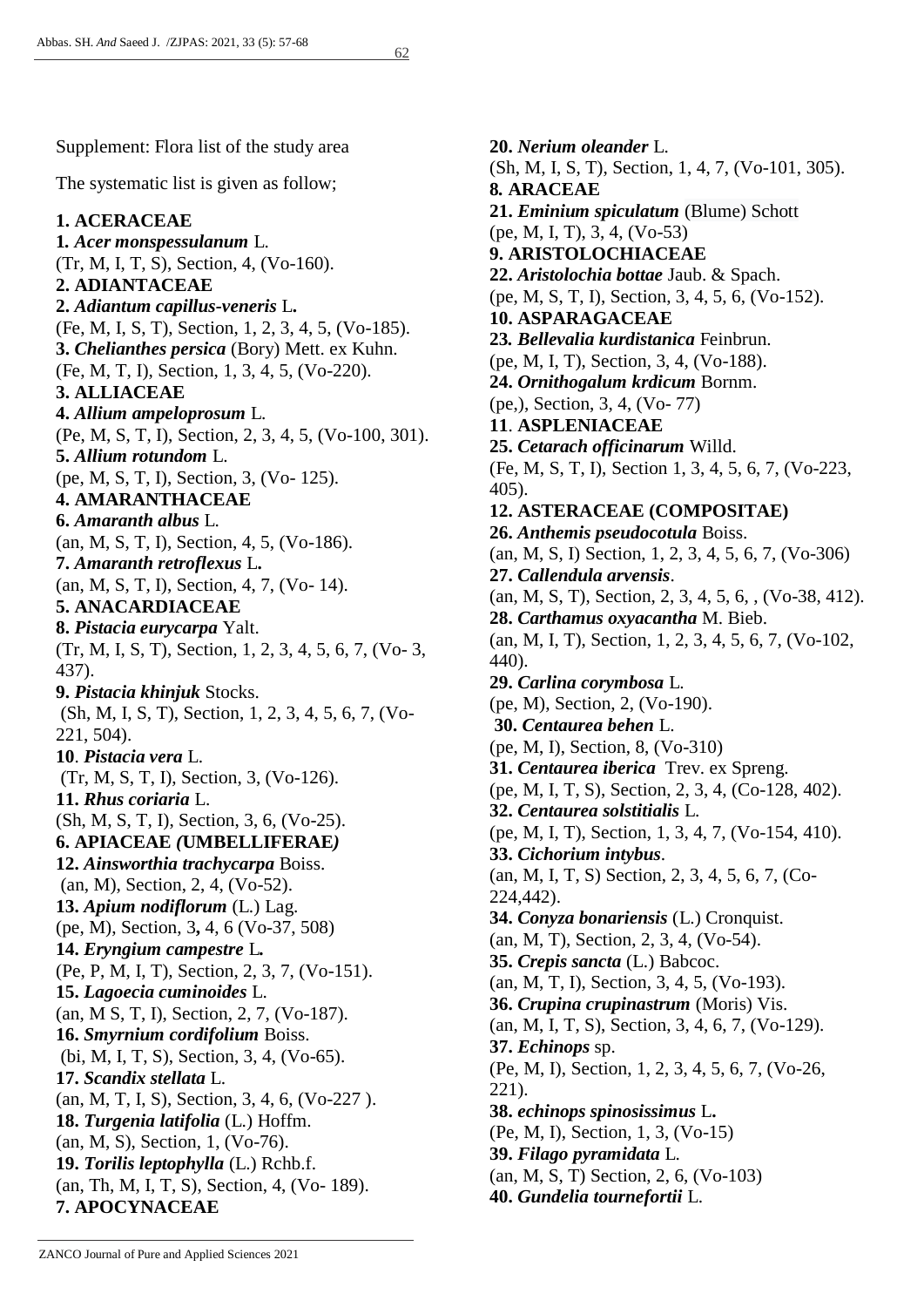(pe, M, I, T, S), Section, 1, 2, 3, 4, 5, 6, 7, (Vo-225, 413). **41.** *Hedypnois rhagadioloides* (L.) F.W.Schmidt. (an, M, I, T), Section, 4, 6, (Vo-194). **42.** *Helichrysum arenarium* (L.) Moench (pe, M, T, I), Section, 3, 4, 5, (Vo- 613) **43.** *Lactuca serriola* L. (bi, M, S, T, I), Section, 1, 2, 3, 4, 5, 6, 7, (Vo-155, 414). **44.** *Lactuca saligna* L. (an, M), Section, 4, (Vo-130). **45.** *Matricaria aurea* (Loefl.) Sch.Bip. (an, M, S, T), Section, 3, (Vo-226). **46.** *Notobasis syriaca* (L.). (an, M, I, T, S), Section, 1, 2, 3, 4, 5, 6, 7, (Vo-156, 311). **47.** *Onopordum carduchorum* Bornm. Beauverd. (bi, M, I, T, S), Section, 1, 3, 4, 6, (o- 78). **48.** *Picnomon acarna* (L.) Cass. (an, M, I, T, S ), Section, 2, 4, 5, 7 , (Vo-192). **49.** *Scorzonera pseudolanata* Grossh. (pe, M, I, T), Section, 4, (Vo-66). **50.** *Rhagadiolus stellatus* (L.) Gaertn. (an, M, I, T), Section, 3, (Vo-55). **51.** *Senecio vernalis* Waldst. & Kit. (an, M, S, T), Section, 3, 4, 5, 6, (Vo-131) **52.** *Silybum marianum* (L.) Gaertn. (an, M, I, T, S), Section, 1, 2, 3, 4, 5, 6, 7, (Vo-227, 442). **53.** *Sonchus oleraceus* (L.) L. (an, M, S, T, I), Section, 3, 4, (Vo- 4) **54.** *Steptorhamphus tuberosus* (Jacq.) Grossh. (pe, M), Section, 1, (Vo- 621) **55.** *Urospermum picroides* (L.) Scop. Ex F.W.Schmidt. (an, M, S, T), Section, 5, (Vo- 79) **56.** *Xanthium strumarium* L. (pe, M, I, T, S), Section, 1, 3, 4, 6, 7, (Vo- 195) **13. BERBERIDACEAE 57.** *Bongardia chrysogonum* (L.) Spach. (pe, M, I, T), Section, 4, (Co- 104) **14. BORAGINACEAE 58.** *Anchus azurea* Mill. (pe, M, S, T), Section, 2, 3, 5, 6, 7, (Vo- 518) **59.** *Echium italicum* L. (pe, M, I, T), Section, 2, 3, 5, 6, 7, (Vo-228). **60***. Onosma alborosea* Fisch. & C. A. Mey. (pe, M, T), Section, 1, 2, 3, 4, (Vo- 39). **15. BRASSICACEAE** *(***CRUCIFERAE***)* **61.** *Alyssum strigosum* Banks & Sol. (an, M, T, I, S), Section, 3, 4, (Vo-16).

**62.** *Biscutella didyma* L. (an, M, T, I, S), Section, 3, 6, (Vo-158). **63.** *Brassica nigra* L. (an, M, T, I, S), Section, 2, 3, 4, 5, 6, (Vo-132). **64.** *Capsella bursa-pastoris* (L.) Medik. (an, M, I, T, S), Section, 2, 3, 4, 7, (Vo- 196). **65.** *Clypeola jonthlaspi* L. (an, M, S, T), Section, 2, (Vo-56). **66.** *Conringia perfoliata* (Crantz) Link. (an, M, S, T), Section, 3, (Vo-197). **67.** *Erysimum repandum* L. (an, M, S, T), Section, 3, (Vo-127). **68.** *Isatis Lusitanica* L. (an, M, S, T), Section, 3, 4, (Vo-133). **69.** *Lepidium draba* L. (an, M, I, T, S), Section, 3, (Vo-198). **70.** *Lepidium sativum* L. (an, M, I, S, T), Section, 4, (Vo-5). **71.** *Nasturtium officinale* R.Br. (pe, M, I, S, T), Section, 1, 3, 4, 7(Vo-159, 447) **72***. Sisybrium irio* L. (an, M, S, T), Section, 3, 4, 6, (Vo-229). **73.** *Sisymbrium officinale* [\(L.\)](https://en.wikipedia.org/wiki/Carl_Linnaeus) [Scop.](https://en.wikipedia.org/wiki/Giovanni_Antonio_Scopoli) (an, M, S, T), Section, 1, 3, 7, (Vo-54) **74.** *Sinaps arvensis* L. (an, M, I, S, T) Section, 4, 5, 6, (Vo-105). **16. CAMPANULACEAE 75.** *Mechauxia nuda* A.DC. (bi, M, S), Section, 1, 4, (Vo-199). **17. CAPPARIDACEAE 76.** *Capparis spinosa* L*.* (Sh pe, M, I, S, T), Section, 2, 3, 4, 7(Vo-134) **18. CAPRIFOLIACEAE 77.** *Cephalaria syriaca* (L.) Schrad. (an, M, I, S, T), Section, 1, 2, 3, 4, 5, 8, (Vo- 232) **78.** *Pterocephalus kurdicus* Vaill. ex Adans. (Pe, M, I, T), Section, 1, 2, 4, 5, 6, 7, (Vo-6) **79.** *Valerianella vesicaria* **(**L.) Moench. (an, M, I, T), Section, 3, 4, 5, (Vo-17). **19. CARYOPHYLLACEAE 80.** *Dianthus strictus* Banks et Sol. (pe, M, T, I), Section, 3, 6, (Vo-28). **81.** *Minuartia hamata* (Hausskn.) Mattf. (an, M, T), Section, 2, 3, 4, (Vo-230). **82.** *Silene aegyptiaca* (L.) L.f. (an, M, T), Section, (Vo- 41). **83.** *Vaccaria hispanica* Mill. (an, M, S, T, I), Section, 3, 4, 5, (Vo- 160) **20. CISTACEAE 84.** *Helianthemum ledifolium* (L.) Mill. (an, M, I, S, T), Section, 2, 3, (Vo- 67).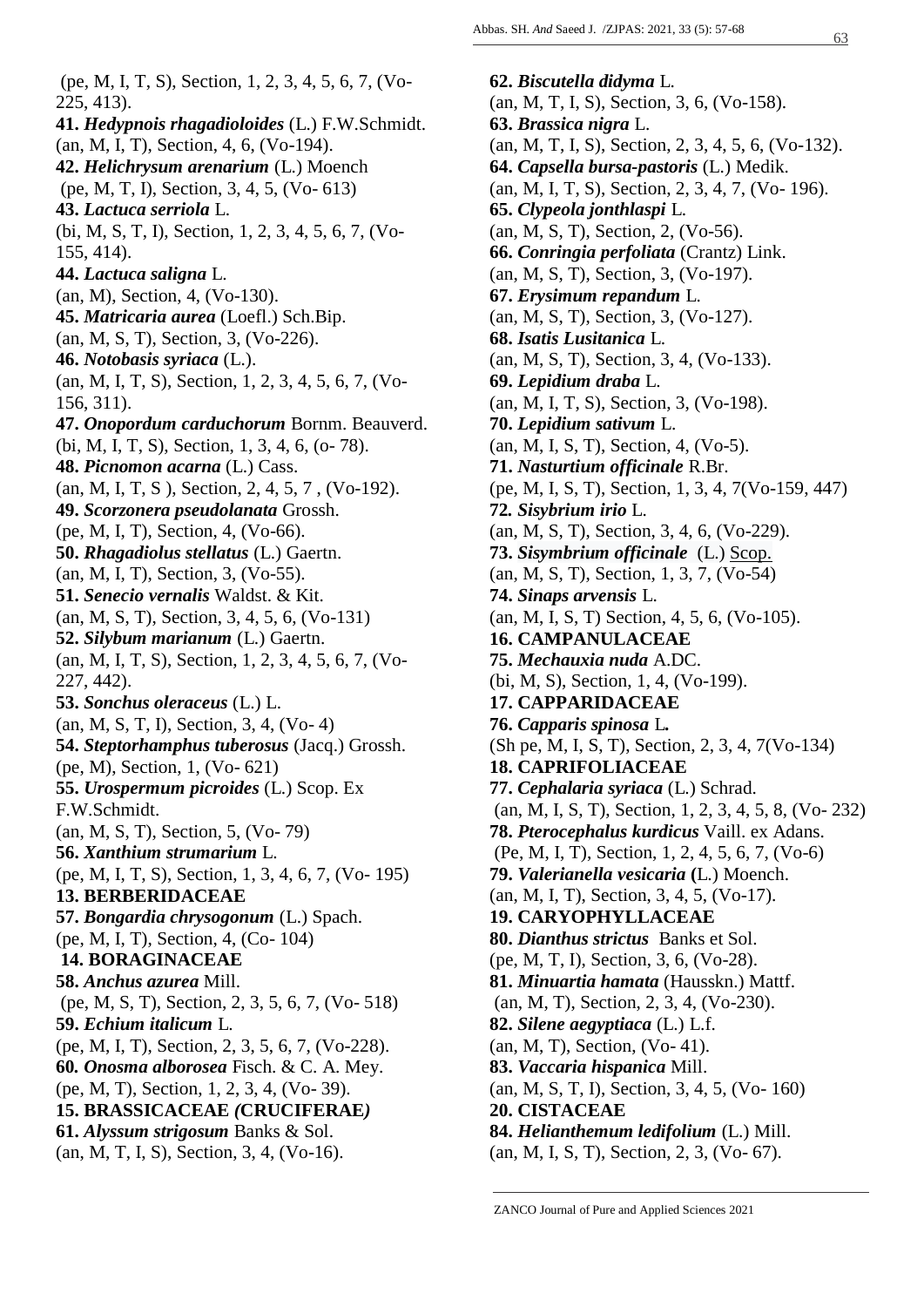**21. CONVOLVULACEAE 85.** *Convolvulus arvensis* L. (pe, M, I, S, T), Section, 2, 3, 4, (Vo-200, 440). **86.** *Convolvulus stachydifolius*L. (pe, M, I, S, T), Section, 3, 5, (Vo- 106). **87.** *Cuscuta* sp. (an, M, S, T, I), Section, 3, (Vo- 135). **22. CRASSULACEAE 88.** *Rosularia radiciflora* Boriss. (pe, M, T), Section, 2, 3, (Vo- 136). **89.** *Umbilicus horizontalis* (Guss.) DC. (pe, M, S, T), Section, 1, 2, 3, 4, 5, 6, 7, 8, (Vo-201, 266) **23. CUCURBITACEAE 90.** *Bryonia multiflora* L. (pe, M, I, S, T), Section, 3, (Vo-231 ). **91.** *Citrullus colocynthis* [\(L.\)](https://en.wikipedia.org/wiki/Carl_Linnaeus) [Schrad.](https://en.wikipedia.org/wiki/Heinrich_Adolph_Schrader) (pe, M), Section, 3, 5, (Vo- 161, 340). **24. CUPRESSACEAE 92.** *Cupressus sempervirens* L. **var. Pyramidata** (Mill.) Loudon (Tr, M, I, S, T), Section, 1, 3, 5, (Vo-107). **93.** *Thuja orientalis* (L.) franco. (Tr, M), Section, 1, 2, 3, 6, (Vo-539) **25. CYPERACEAE 94.** *Carex diluta* M.Bieb. (pe, M, I, S, T), Section, 2, 3, 8, (Vo-738) **95.** *Carex pachystylis* J.Gay. (pe, M, I, T), Section, 2, 3, 6, (Vo-198) **96.** *Cyperus longus* L. (pe, M, I, S, T), Section, 5, 7, (Vo- 138). **97.** *Cyperus rotundus* L. (pe, M, S, T, I), Section, 3, 7, (Vo- 202). **26. EUPHORBIACEAE 98.** *Andrachne telephoides* L. (pe, M, I, S, T), Section, 1, 3, 5, 6, (Vo- 139). **99.** *Andrachne aspera* Spreng. (pe, M, I, S, T), Section, 1, 3, 6, (Vo- 18, 272). **100.** *Chrozophora tinctoria* (L.). (an, M, I, S, T), Section, 2, 3, 4, 5, 6, 7(Vo-18 ). **101.** *Euphorbia aleppica* L. (an, M, S, I, T), Section, 1, 3, 6, (Vo- 163). **102.** *Euphorbia helioscopia* L. (an, M, I, S, T), Section, 2, (Vo- 233). **103.** *Euphorbia macroclada* Boiss. (pe, M, S, I, T), Section, 2, 6, (Vo- 233). **104.** *Euphorbia falacta* L. (an, M, I, S, T), Section, 4, 6, (Vo- 30). **105.** *Euphorbia petiolata* [Banks](https://war.m.wikipedia.org/w/index.php?title=Joseph_Banks&action=edit&redlink=1) & [Sol.](https://war.m.wikipedia.org/w/index.php?title=Daniel_Solander&action=edit&redlink=1) (an, M, S, T) , Section, 3, 4, (Vo- 108). **27. FABACEAE (LEGUMINOSAE) 106.** *Alhagi graecorum* Boiss.

(Pe, M, I, T, S), Section, 2, 3, 4, (Vo- 203). **107.** *Astragalus gossypinus* L. (pe, M, T, I, S), Section, 1, 6, (Vo- 164, 278). **108.** *Astragalus spinosus* (Forssk.) Muschl. (pe, M), Section, 1, 2, 6, (Vo- 82, 449). **109.** *Astragalus hamosus* L. (an, M, I, T, S), Section, 3, (Vo- 234). **110.** *Cicer arietinum* L**.** (an, M, I, T, S) , Section, 2, 4, 5, 6, 7, (Vo- 83). **111.** *Glycyrrhiza glabra* L. (pe, I, T, S), Section, 1, 6, 7, (Vo- 68). **112.** *Hippocrepis unisiliqusa* L (an, M, I, T, S), Section, 3, (Vo- 165). **113.** *Hymenocarpus circinnatus* (L.) Savi (an, M, I, T, S), Section, 3, (Vo- 43). **114.** *Lathyrus aphaca* L. (an, M, I, T), Section, 3, 4, (Vo- 140, 270). **115.** *Lathyrus inconspicuus* L. (an, M, S, T), Section, 5, (Vo- 204). **116.** *Lathyrus annus* L. (an, I, T), Section, 3, 4, (Vo- 31). **117.** *Medicago minima* (L.) L. (an, M, S, T), Section, 2, 3, 4, (Vo- 166, 450). **118.** *Medicago orbicularis* (L.) Bartal. (an, M, I, T, S), Section, 2, 3, 4, (Vo- 109, 430). **119.** *Medicago polymorpha* L. (an, M, I, T, S), Section, 3, (Vo- 56). **120.** *Medicago radiate* L. (an, M, I, T), Section, 3, 4, (Vo- 235). **121.** *Medicago lupulina* L. (an, M, S, T, I), Section, (Vo- 69). **122.** *Medicago sativa* L. (an, M, I, S, T), Section, 6, (Vo- 19). **123.** *Medicago rigidula* (L) all. (an, M, T, I, S), Section, 1, (Vo- 7). **124.** *Melilotus indica* (L.) All. , Fl. Pedem. (an, M, S, T, I), Section, 4, (Vo- 205). **125.** *Onobrychiscaput-galli* (L.) Lam. (an, M, I, T, S), Section, 3, 4, (Vo- 141). **126.** *Pisum sativum* L. (an, M, I, T, S), Section, 3, 4, 5, (Vo- 167). **127.** *Prosopis farcta* (Banks & Sol.) J.F.Macbr. (pe, M, I, T, S), Section, 1, 2, 3, 4, 6, 7, (Vo- 32, 431). **128.** *Scorpiurus muricatus* L. (an, M, I, T, S), Section, 1, 2, 3, 4, 5, 6, 7(Vo- 92) **129.** *Trifolium campestre* Schreb. (an, M, I, S, T), Section, 2, 6, (Vo- 44). **130.** *Trifolium resupinatum* L. (an, M, S, T), Section, 3, 4, 6, (Vo- 110, 455). **131.** *Trifolium grandiflorum* Schreb. (an, M, I, S, T), Section, 6, (Vo- 45).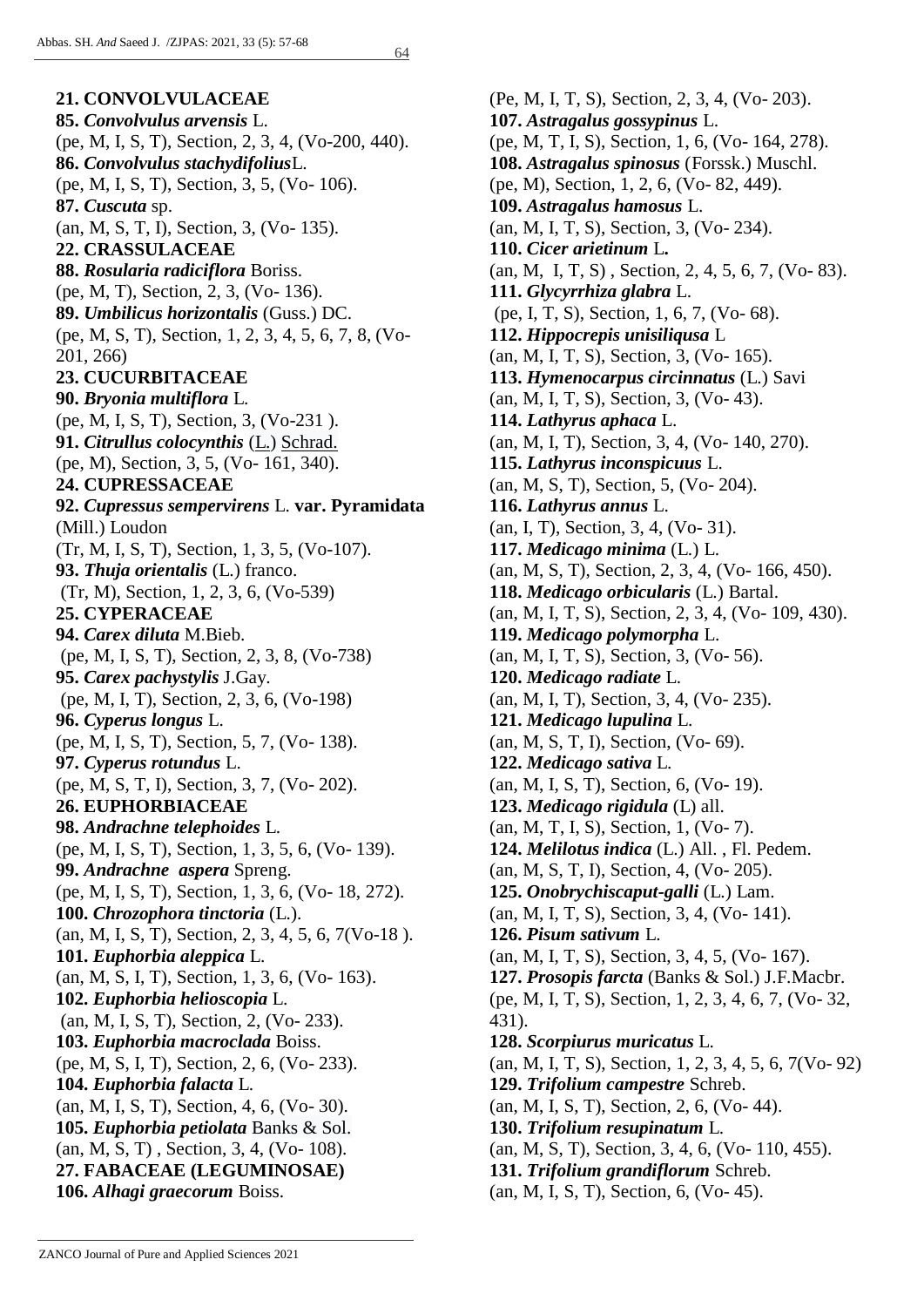**132.** *Trifolium purpureum* Loisel. (an, M, I, S, T), Section, 1, 2, 3, 4, 5, (Vo- 142). **133.** *Trifolium repens* L. (an, M, I, T, S), Section, 6, (Vo- 206). **134.** *Trifolium stellatum* L. (an, M, I, T, S), Section, 1, 2, 3, 4, 5, 6, (Vo- 168, 432). **135.** *Trifolium hirtum* L. (an, M, S, T), Section, 2, 3, 4, 5, 7, (Vo- 56). **136.** *Trifolium tomentosum* L. (an, M, I, T), Section, 3, 4, 5, (Vo- 237). **137.** *Vicia narbonensis* L. (an, M, I, S, T), Section, 3, (Vo- 69). **138.** *Vicia sativa* L. (an, M, I, S, T), Section, 4, 5, 6, (Vo- 143, 371). **139.** *Vicia faba* L. (an, M, I, S, T), Section, 4, 5, 6, (Vo- 221). **28. FAGACEAE 140.** *Quercus aegilops* L. (Tr, M, I, S, T), Section, 1, 2, 3, 4, 5, 6, 6, 7, (Vo-20, 462). **141.** *Quercus infectoria* Oliv. (Tr, M, I, S, T), Section, 1, 2, 3, 4, 5, 6, 7, (Vo-207, 279). **29. GENTIANACEAE 142.** *Gentiana olivieri* Griset. (pe, M, I, T), Section, 3, 4, (Vo- 111). **30. GERANIACEAE 143.** *Erodium cicutarium* (L.) L'Hér. (an, M, S, T), Section, 3, (Vo- 33). **144.** *Gernium molle* **L.** (pe, M, S, T), Section, , (Vo- 543) **145.** *Gernium rotundifolium* L. (an, M, I, S, T,), Section, 3, 6, (Vo- 238). **31. HYPERICACEAE (GUTTIFERAE) 146.** *Hypericum triquetrifolium* Turra., Farsetia nov Pl. (pe, M, I, S, T), Section, 1, 2, 3, 4, 5, 6, (Vo-8 ). **32. IRIDACEAE 147.** *Gladiolus atroviolaceus* Boiss. (pe, M, I, S, T), Section, 2, 3, (Vo- 46). **148.** *Gladiolus italicus* [Mill.](https://en.wikipedia.org/wiki/Philip_Miller) (pe, M, I, S, T), Section, 2, 3, 6, (Vo- 149). **33. IXIOLIRIONACEAE 149.** *Ixiolirion tataricum* **(**[Pall.\)](https://en.wikipedia.org/wiki/Pall.) Schult & Schult.f. (pe, M, I, S, T), Section, 1, (Vo- 482) **34. JUGLANDACEAE 150.** *Juglans regia* L (Tr, M, I, S, T), Section, 3, 6, (Vo- 208). **35. JUNCACEAE** 

**151.** *Juncus bufonius* L. (an, M, I, T), Section, 3, (Vo- 58). **152.** *Juncus rigidus* Desf. (pe, M, I, T, S), Section, 1, 7, 8, (Vo- 170) **36. LAMIACEAE (LABIATAE) 153.** *Ajuga chamaepitys* (L.) Schreb. (Pe, M, I), Section, 1, 3, 6, (Vo- 47). **154.** *Eremostachys laciniata* (L.) Bunge (pe, M, I), Section, 3, 4, 5, (Vo- 112). **155.** *Lamium amplexicaule* L. (an, M, I, S, T), Section, 2, 3, 4, 6, (Vo- 39). **156.** *Marrubium cuneatum* Banks & Sol. (pe, M, I, T), Section, 2, 4, 6, (Vo- 86). **157.** *Mentha longifolia* (L.) L. (pe, M, I, T), Section, 1, 2, 4, 5, 6, 7, (Vo- 171). **158.** *Molucella laevis* L. (Pe, M, I, T), Section, 2, 5, (Vo-209 ). **159.** *Phlomis kurdica* Rech.f. (pe, M, I, S, T), Section, 4, (Vo-470 ). **160.** *Salvia indica* L. (pe, M, I, T), Section, 1, 2, 3, (Vo- 69). **161.** *Teucrium polium* L. (an, M, S, T, I), Section, 1, 2, 3, 4, 5, (Vo- 85). **162.** *Vitex agnus-castus* [L.](https://en.wikipedia.org/wiki/Carl_Linnaeus)  (Sh, M, S, T, I) ,Section, 1, 4 , (Vo- 172). **163.** *Ziziphora capitata* L. (an, M, I, S, T), Section, 3, 4, (Vo- 113). **37. LILIACEAE 164.** *Gagea* sp. (pe, M), Section**,** 3, (Vo- 682) **165.** *Scilla autumnalis* L. (pe, M), Section, 1, 2, 3, 4, (Vo-127, 564) **38. LINACEAE 166.** *Linum [corymbosum](https://science.mnhn.fr/taxon/species/linum/corymbosum#rchb.)* Reichb. (an, M, I, S, T), Section, 2, 3, (Vo- 565) **167.** *Linum mucronatum* Bertol*.* (pe, M, I, S, T), Section, 1, 2, (Vo-392) **39. MALVACEAE 168**. *Alcea kurdica* Alef. (pe, M, I, S, T), Section, 1, 2, 3, 4, 5, 6, 7, (Vo-210, 436). **169.** *Malva neglecta* Wallr. (pe, M, I, S, T), Section, 1, 2, 3, 4, 5, 6, 7, (Vo-240. 472). **40. MELIACEAE 170.** *Melia azedarach* L. (Tr, M), Section, 3, (Vo- 145). **41. MORACEAE 171.** *Ficus carica* L. (Sh, M, I, S, T), Section, 1, 3, 4, (Vo-9, 376 ). **172.** *Morus alba* L**.**

ZANCO Journal of Pure and Applied Sciences 2021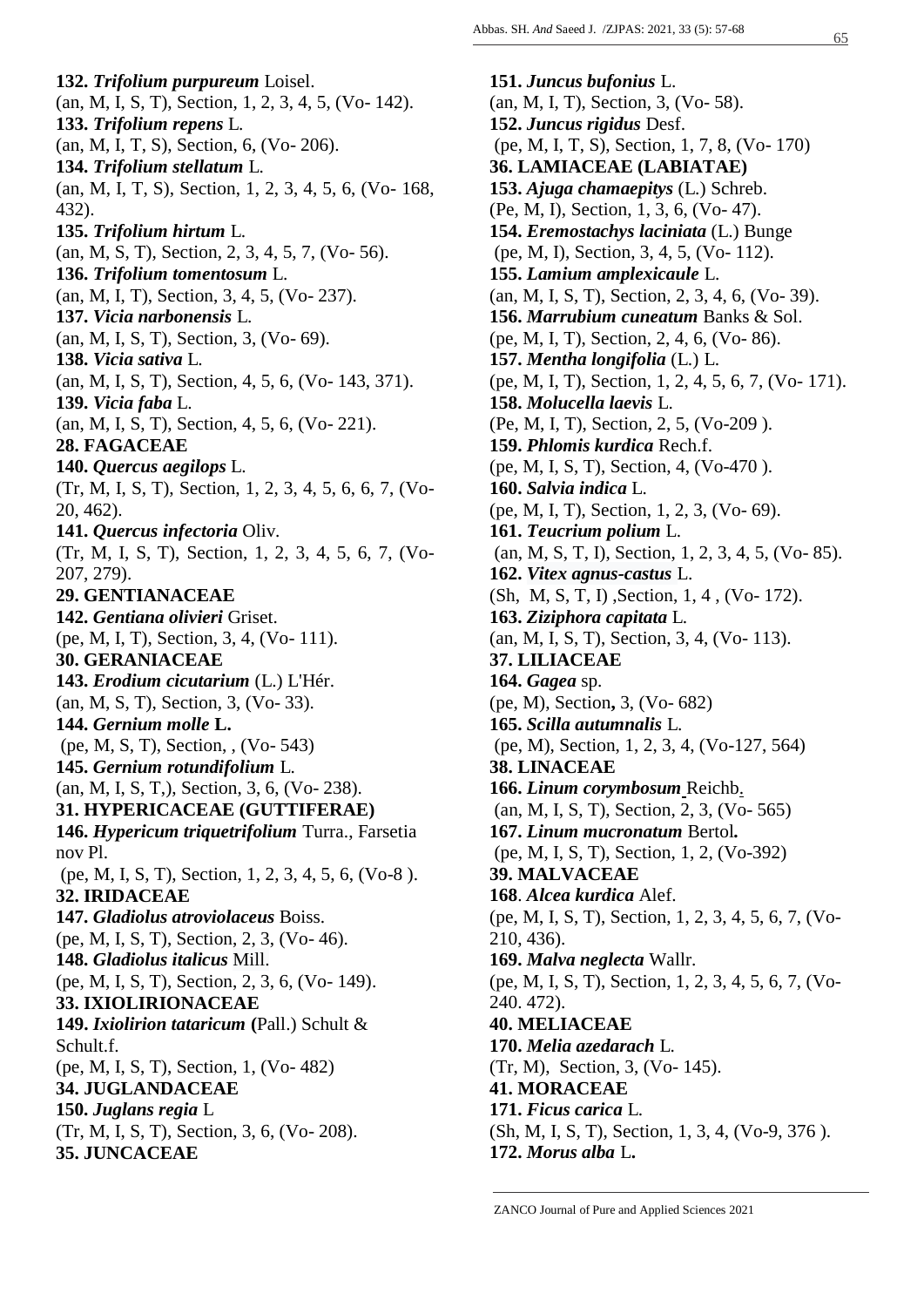66

(Tr, M, I, S, T), Section, 1, 3, 4, 6, (Vo- 21). **42. MYRTACEAE 173.** *Eucalyptus* sp [L'Hér](https://en.wikipedia.org/wiki/Charles_Louis_L%27H%C3%A9ritier_de_Brutelle)**.** (Tr, M, S, T, I), Section, 1, 2, 3, 6, (Vo- 211). **43. OLEACEAE 174.** *Olea europaea* L**.** (Sh, M, S, T, I), Section, 2, 3, (Vo- 114). **44. ORCHIDACEAE 175.** *Orchis collina* Banks & Sol. ex Russell. (pe, M, I, S, T), Section, 4, (Vo- 241). **45. OROBANCHACEAE 176.** *Orobanche aegyptiaca* Pers. (an, M, I, S, T), Section, 2, 4, (Vo- 146). **46. PAPAVERACEAE 177.** *Papaver decaisnei* Hochst. & Steud. ex Elkan. (an, M, I, S, T), Section, 1, 3, 4, 6, (Vo- 22, 476). **178.** *Papaver fugax* Poir. (an, M, I, T), Section, 1, 2, 3, 4, 6, 7, (Vo- 212). **47. PINACEAE 179.** *Pinus halepensis* Mill. (Tr, M), Section, 1, 2, 3, 4, (Vo- 215, 480). **48. PLATANACEAE 180.** *Platanus Orientalis* L. (Tr, M, I, S, T), Section, 3, 5, (Vo- 149). **49. PLANTAGINACEAE 181.** *Plantago major* L. (Pe, M, I, S, T), Section, 6, (Vo- 175). **182.** *Plantago cretica* L. (an, M), Section, 3, (Vo-118 ). **183.** *Plantago lanceolata* L. (an, M, I, S, T), Section, 2, 4, 5, 7, (Vo- 243). **184.** *Veronica anagallis* aquatic L. (an, M, I, T), Section, 3, 4, (Vo- 1). **50. PLUMBAGINACEAE 185.** *Plumbago europae* L. (pe, M, I, S, T), Section, 2, 4, 6, (Vo- 12, 486). **51. POACEAE (GRAMIEAE) 186.** *Aegilops columnaris* Zhuk. (an, M, S, T, I), Section, 2, (Vo- 34). **187.** *Avena fatua* L. (an, M, I, S, T), Section, 2, 3, 4, 5, 7, (Vo- 216). **188.** *Bromus tomentellus* Boiss. (pe, M, I, S, T), Section, 3, 4, 7, (Vo- 60). **189.** *Bromus tectorum* L. (an, m, I, S, T), Section, 2, 3, 5, (Vo-176, 281). **190.** *Bromus danthoniae* L. (pe, M, S, T), Section, 2, 3, 5, (Vo- 72). **191.** *Catabrosa aquatic* (L.) P. Beauv. (pe, M, S, T), Section, 4, (Vo- 48). **192.** *Cynodon dactylon* **(** [L.\)](https://en.wikipedia.org/wiki/Carl_Linnaeus) [Pers](https://en.wikipedia.org/wiki/Christian_Hendrik_Persoon)

(pe, M, I, S, T) , Section, 1, 2, 3, 4, 5, 6, 7, (Vo-119, 391). **193.** *Echinaria capitata* (L.) Desf. (an, M, I, S, T), Section, 3, 7, (Vo- 23). **194***. Echinochloa colonum* L. (an, M, S, T, I), Section, 6, (Vo- 61). **195.** *Hordeum glaucum* Steud. (an, M, I, T, S), Section, 1, 2, 3, 5, (Vo- 150). **196.** *Hordeum spontaneum* K.Koch. (an, M, I, S, T), Section, 1, 2, 3, 4, 5, (Vo- 217). **197.** *Hordeum vulgare* L. (an, I, S, T), Section, 3, 4, 5, (Vo- 49). **198***. Hordeum bulbosum* L. (Pe, m, I, S, T), Section, 3, 4, (Vo-244). **199.** *Imperata cylindrica* (L.) P.Beauv. ( Pe, M, I, S, T), Section, 3, 4, (Vo-699) **200.** *Lolium persicum* Boiss. & Hohen. (an, M,T), Section, 7, (Vo-62). **201.** *Lolium rigidum* [Gaud.](https://en.wikipedia.org/wiki/Charles_Gaudichaud-Beaupr%C3%A9) (an, M, I, S, T), Section, 4, (Vo-13). **202.** *Phalaris minor* Retz. (an, M, S, T, I), Section, 4, 5, 6, (Vo- 177, 485). **203.** *Phragmites australis* (Cav.) Trin. ex Steud. (pe, M, I, S, T), Section, 2, 3, 7, (Vo- 120, 398). **204.** *Poa bulbosa* L. (pe, M, I, S, T), Section, 2, 3, 5, (Vo- 73). **205.** *Poa annua* L*.* (pe, M, I, S, T), Section, 3, 6, (Vo-84). **206***. Sorghum halepensis* (L.) Pers (pe, M, I, S, T), Section, 3, 4, 6, (Vo-121). **207.** *Polypogon monspeliensis* [\(L.\)](https://en.wikipedia.org/wiki/Carolus_Linnaeus) [Desf.](https://en.wikipedia.org/wiki/Ren%C3%A9_Louiche_Desfontaines) (an, M, M, I)**,** Section, 6, (Vo-63). **208.** *Triticum durum* Desf. (an, M, I, T, S), 3, 4, 5, 6, 7, (Vo-218, 282). **52. POLYGONACEAE 209.** *Polygonum aviculare* L. (an, M, I, T**)**, Section, 3, (Vo-178). **210.** *Rumex crispus* L. (pe, M, I, T), Section, 1, 2, 3, 4, 5, (Vo-245). **211.** *Rhuem ribes* L. (Pe, M, I, T), Section, 6, (Vo-24). **53. PORTULACEAE 212***. Portulace oleraceae* L. (an, M, I, S, T), Section, 4, 6, (Vo-122). **54. PRIMULACEAE 213.** *Anagallis arvensis* L. (an, M, I, S, T), Section, 1, 2, 4, 5, 6, (Vo-246). **55. PUNICACEA 214.** *Punica granatum* L**.** (Sh, M, I, T), Section, 1, 2, 3, 4, 5, 7, (Vo-179). **56. RANUNCULACEA 215.** *Adonis aestivalis* L.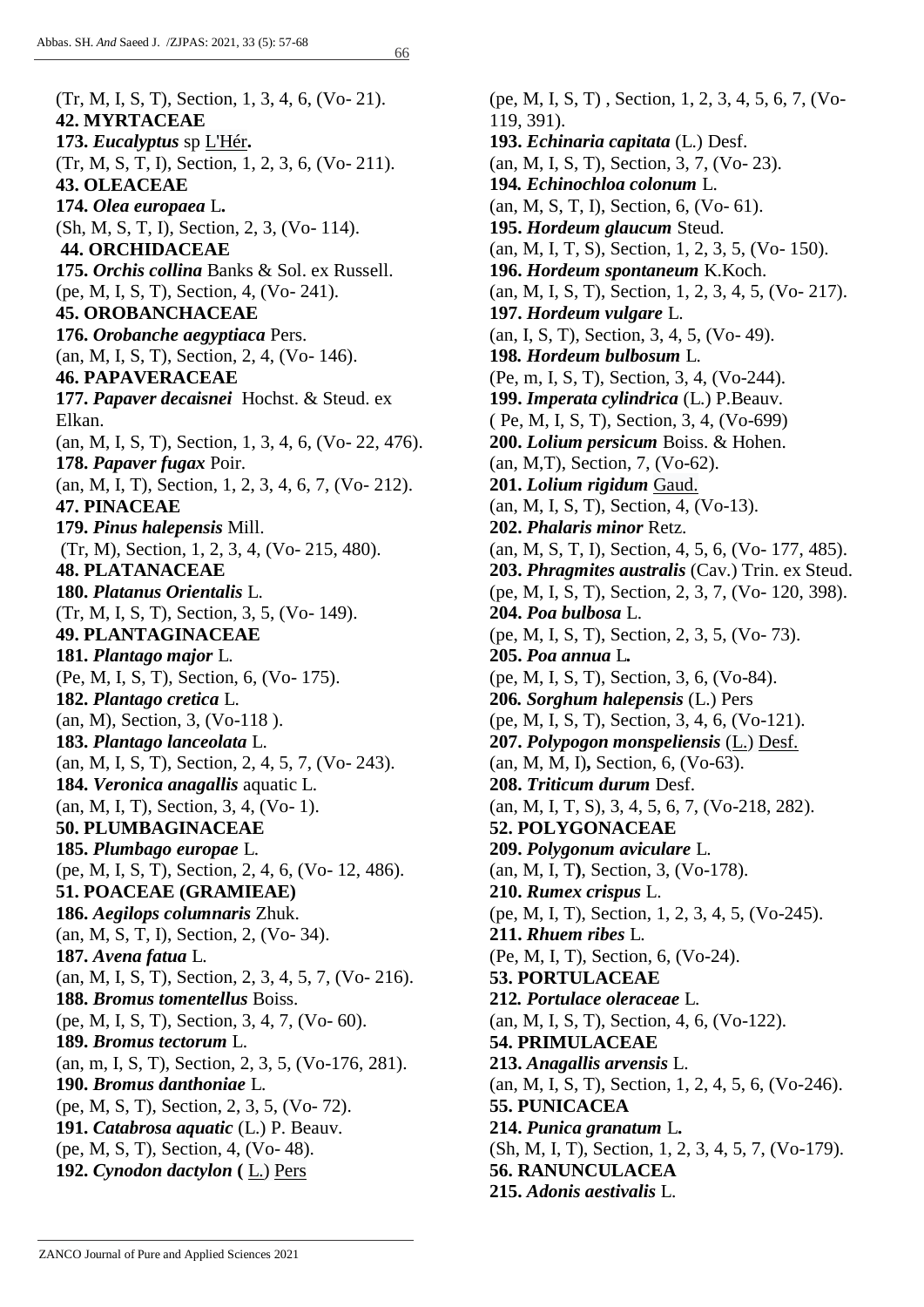(an, M, S, T), Section, 2, 3, 4, 5, (Vo-35). **216.** *Adonis microcarpa* DC. (an, M, I, S, T), Section, 1, 2, 3, 4, 5, 6, 7, (Vo-123, 400). **217.** *Anemone coronaria* L. (pe, I, S, T), Section, 1, 2, 3, 4, 5, 6, 7, (Vo- 64). **218.** *Ranunculus arvensis L*. (an, M, I, S, T), Section, 1, 2, 3, 6, (Vo- 14). **219.** *Ranunculus macrorhynchus* Boiss. (an, M, S, T), Section, 1, 2, 5, 6, (Vo-36, 490). **57***.***RHAMNACEAE 220.** *Paliurus spina-christi* Mill. (Sh, M, S, T, I), Section, 2, (Vo-219). **58. ROSACEAE 221.** *Crataegus azarolus* L. (Tr, M, I, S, T), 1, 2, 3, 4, 5, 6, 7 (Vo-180). **222.** *Crataegus monogyna* L (Tr, M, I, S, T) Section, 6, (Vo- 124). **223.** *Potentilla reptans* L. (pe, M, I, S, T), Section, 6, (Vo-51). **224.** *Poterium sanguisorba* L. (pe, M), Section, 2, 3, 6, (Vo-247, 500). **225.** *Prunus amygdalus* Batsch. (Tr, M, I, S, T), Section, 3, (Vo-212). **226.** *Prunus arabica* (Oliv.) Meikle. (Sh, M, I, S, T), Section, 1, 2, 3, 4, 5, (Vo-213). **227.** *Prunus argentea* (Lam.) Rehd. (Sh, M, I, S, T), Section, 2, 3, 4, (Vo- 115). **228.** *Prunus microcarpa* C.A.Mey.var. *pubescens* (Bornm.') Meikle. (Sh, M, I, S, T), Section, 1, 2, 3, 4, 5, (Vo-10). **229.** *Pyrus syriaca* Boiss. (Tr, M, I, S, T), Section, 4, (Vo-181,477). **230.** *Pyrus communis* Boiss. (Tr, M, I, T, S), Section, 3, 6, (Vo- 58). **231.** *Rosa canina* L. (Sh, M, I, S, T), Section, 6, (Vo- 70). **232.** *Rubus sanctus* Schreb. (Sh, M, S, I), Section, 1, (Vo- 242). **59. RUBIACEAE REFERENCES**

- Ahmad, S. A. (2013). Vascular plants of Hawraman Region in Kurdistan Iraq, Doctoral dissertation, Ph. D., Faculty of Agriculture Science, Sulaimani University, Iraq. Ahmed, K. H. (2010). Vascular plants of
- Gomaspan

Strait and their around-Erbil/Iraq.

Allard, G., & Moore, B. (2011). Invasive Species

**233.** *Callipeltis cucullaris* (L.) DC. (an, M, I, T, S), Section, 3, 4, (Vo- 147). **234.** *Galium aparine* L. (an, M, I, T, S), Section, 3, 4, 5, 6, 7, (Vo-59). **235.** *Galium setaceum* Lam. subsp. (an, M, I, T, S), Section, 3, 4, (Vo-182). **236.** *Galium tricornutum* Dandy. (an, M, I, T, S), Section, 4, (Vo-25). **237.** *Sherardia arvensis* L. (an, M, I, S, T), Section, 5, 6, (Vo-87). **238.***Theligoniumcynocrambe*L. (an, M, S, T, I), Section, 1, 3, 4, (Vo- 162). **60. SALICACEAE 239.** *PopuLus alba* L. (Tr, M, I, S, T), Section, 3, 6, (Vo-379). **240.** *Salix acmophylla* [Boiss.](https://en.wikipedia.org/wiki/Pierre_Edmond_Boissier) (Tr, M, I, S, T), Section, 1, 3, 6, (Vo-116). **61. SOLANACEAE 241***. Solanum S. nigrum* L. (an, M, I, T)Section, 4, 5, (Vo- 71). **62. TAMARICACEAE 242.** *Tamarix ramosissima* [Ledeb.](https://en.wikipedia.org/wiki/Carl_Friedrich_von_Ledebour) (Sh, M, I), Section, 7, (Vo-183). **63. TYPHACEAE 243.** *Typha lugdunensis* P. Chab. (pe, M, I, T), Section, 3, 7, (Vo-148). **64. ULMACEAE 244.** *Celtis tournifourtii* Lam. (Tr, M, I, S, T), Section, 1, 2, 3, 4, 5, 6, 7, (Vo-243, 479). **65. URTICACEAE 245.** *Urtica pilulifera* fera. (an, M, S, T, I), Section, 3, (Vo- 11) **66. VITACEAE 246.** *Vitis vinifera* L. (pe, M, I, T), Section, 1, 3, 4, 5, 6, (Vo- 117) **67.ZYGOPHYLACEAE 247.** *Tribulus terrestris* **L.** (an, M), Section, 3, 6, (Vo- 184, 293).

 Survey Techniques: Plant Survey. *Protection and Health. Beijing*.

Al-Nabawi, A. K. (2002). *Hydrogeology and Hydrochemistry* of Harir basin-Iraqi Kurdistan*,* (Doctoral dissertation, M. Sc. Thesis, Salahaddin Univ., Erbil, 154p).

Authority, E. P. (2016). Technical Guidance-Flora and

ZANCO Journal of Pure and Applied Sciences 2021